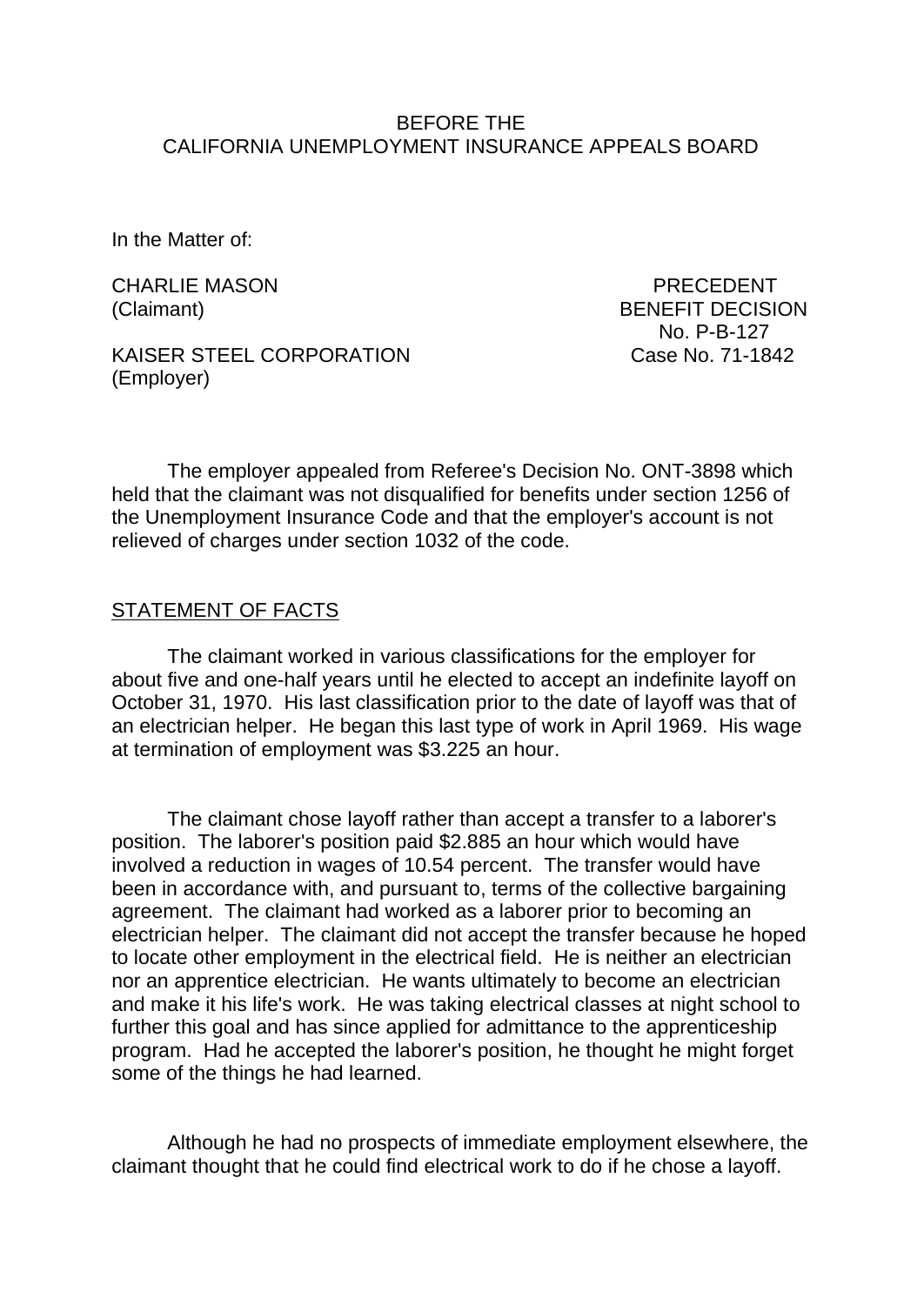Following his layoff, he was successful in finding three temporary part-time jobs doing electrical work for short periods in November and December 1970 earning \$3.25 an hour, \$3.37 an hour, and \$5 an hour.

The claimant was one of 11 electrician helpers laid off. He was number one on the recall list at the time of layoff. He therefore knew that when the employer recalled workers in the claimant's classification, he would be the first recalled.

### REASONS FOR DECISION

Section 1256 of the code provides that an individual is disqualified for benefits, and sections 1030 and 1032 of the code provide that the employer's reserve account may be relieved of benefit charges, if the claimant left his most recent work voluntarily without good cause.

A claimant who has elected to give up employment rather than accept a reclassification or transfer to another position which the claimant is equipped to perform because of such matters as experience, training or education with the same employer must be deemed to have voluntarily left his work rather than to have refused an offer of new work. Since the claimant herein rejected an offer of transfer to such a position, the matter becomes one of a voluntary leaving and the issue of good cause is before us.

Good cause for the voluntary leaving of work exists where the facts disclose a real, substantial and compelling reason of such nature as would cause a reasonable person genuinely desirous of retaining employment to take similar action. (Appeals Board Decision No. P-B-27)

Good cause for leaving work must necessarily be judged as of the time of leaving.

In Appeals Board Decision No. P-B-124, we held that good cause existed for leaving employment rather than accepting a transfer, where the transfer would have resulted in a wage reduction of 20.96 percent. Such a reduction is sufficiently substantial, in and of itself, so that a reasonable person genuinely desirous of retaining employment would choose unemployment rather than the wage reduction.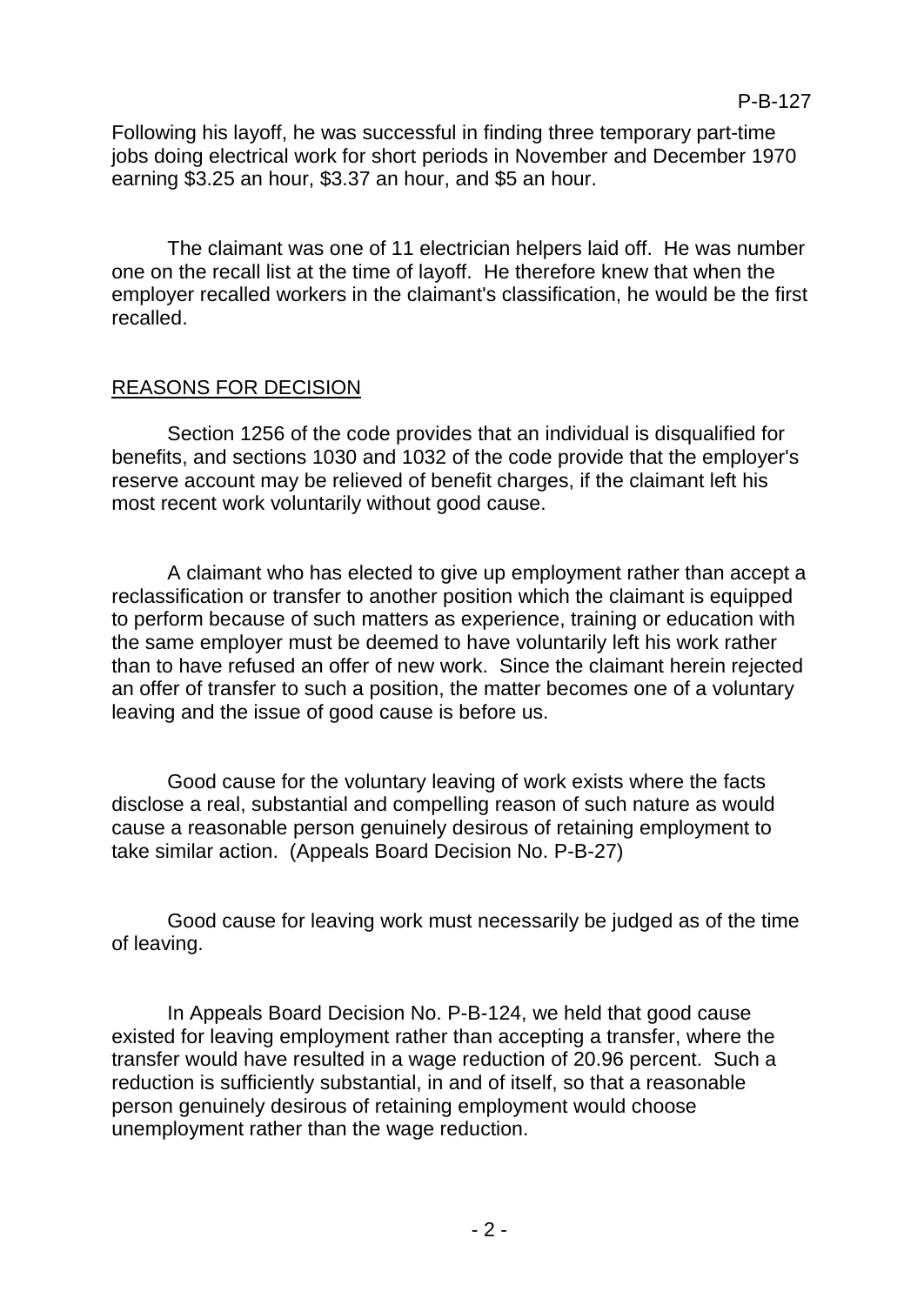Johnson, et al. v. State of California, et al. (1970), Court of Appeal, Second Appellate District, Division One (Civil No. 36540), an unreported decision, dealt with a factual situation similar to the instant case.

As we read the Johnson decision, the court, citing Bunny's Waffle Shop v. California Employment Commission (1944), 24 C. 2d 735, 151 P. 2d 224, which involved a 25 percent reduction in wages, concluded that a wage reduction, if sufficiently substantial (e.g. 25 percent) would, in and of itself, constitute good cause for leaving work. The court then proceeded to consider the wage reductions in the case of 15.4 percent and 17.5 percent along with other factors to find good cause. The other factors examined by the court in finding good cause were:

- (1) The comparative skills of the two jobs;
- (2) Whether the employee had ever worked in the department to which he was being transferred;
- (3) The length of time he had worked in the job from which he was being transferred; and
- (4) Whether the employee had a reasonable belief that he would be recalled to the job from which he was being transferred in a reasonably short period of time.

We interpret this approach to mean that the court in the Johnson case did not believe that reductions in pay of 15.4 percent and 17.5 percent were sufficiently substantial, in and of themselves; therefore, other factors, in combination with the wage reduction, had to be considered in determining whether or not good cause existed for leaving work.

The approach of the Johnson decision was precisely that followed by the majority of this board in Appeals Board Decision No. P-B-88. There it was held that one must examine all the factors involved in addition to a wage reduction. There, a wage reduction of 11.2 percent alone was insufficient to form the basis for a finding of good cause for leaving work, and therefore consideration had to be given to the other factors involved. These other factors were: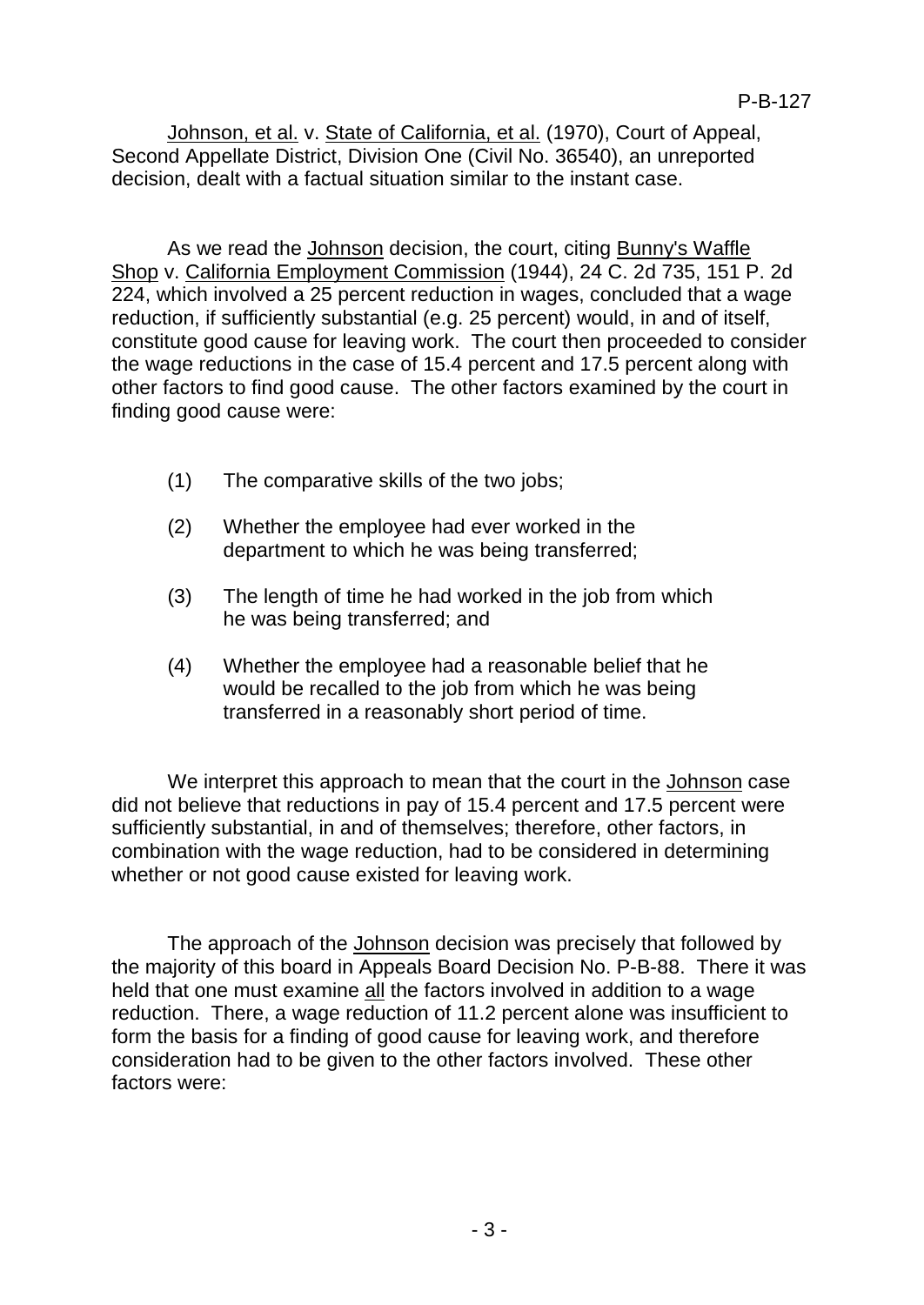- (1) The claimant's prospects for securing other employment at a wage commensurate with his prior earnings;
- (2) Whether the claimant was aware of the labor market as it affected him;
- (3) The comparative skills required;
- (4) Substantial prospects of other employment based upon objective facts known at the time of election;
- (5) The distance and cost of commuting;
- (6) Any loss of seniority and recall rights; and
- (7) Opportunities for advancement in the lower classification.

Another matter which we deem important in cases like the present is whether the transfer being offered is made pursuant to, and in accordance with, the provisions of a collective bargaining agreement. Seniority "bumping" rights such as those concerned herein afford senior covered employees some degree of economic security. Accordingly, it would be incumbent upon such an employee to accept the transfer to avoid a finding of a lack of good cause for leaving work unless conclusions reached regarding factors, as listed above, clearly call for an opposite finding.

A study of the pertinent factors in the instant case leads us to a finding that the claimant herein did not have good cause to leave his employment on October 31, 1971.

First of all, we cannot find that a reduction in pay of 10.54 percent is a sufficiently substantial reduction in pay, in and of itself, to form the basis for a finding that the claimant had good cause to leave his work. (Appeals Board Decision No. P-B-88)

Looking at the factors considered important by the court in the Johnson case, we do not believe that the classification of an electrician helper which is below that of apprentice involves any significant or substantial skills. The claimant herein had only a year and a half in this entry level job and, although he was attending classes, he had not yet become an apprentice. Inasmuch as he asserted that he believed he would shortly be recalled, it is apparent he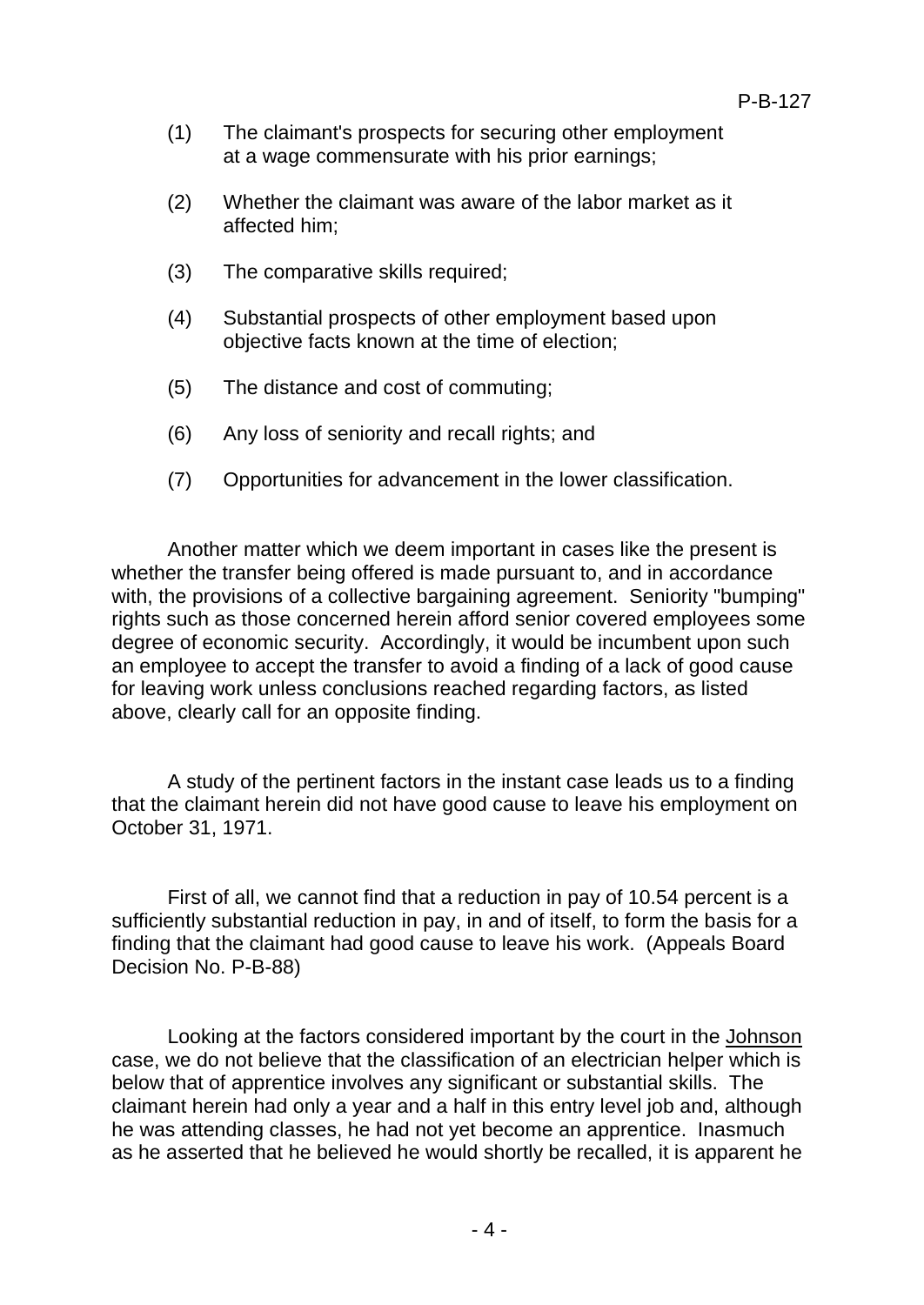would have lost no appreciable amount of skill in the electrician helper category by taking the laborer's job in the interim. At least he could have remained steadily employed at a very respectable wage. The claimant previously had also worked as a laborer.

Regarding factors listed in Appeals Board Decision No. P-B-88, the claimant admittedly had no knowledge of any openings for employment elsewhere when he elected layoff. He knew that there were ten other electrician helpers who had also been laid off by the employer and that he would necessarily be competing with some of them as well as others in seeking work in a depressed labor market. His limited skills in electrical work could furnish no foundation for a reasonable belief that he could secure work in a depressed labor market within his preferred field. Indeed, his three shortterm temporary jobs while unemployed merely served to prove the point that there was little work he could hope for when he elected layoff. The claimant's failure to better familiarize himself with the depressed labor market cannot aid him.

The offer of transfer was in accord with the collective bargaining agreement and we conclude from an examination of all the factors involved that a reasonable person genuinely interested in retaining employment would have elected the downgrade rather than become unemployed. We accordingly conclude that the claimant did not have good cause to refuse the transfer and therefore is disqualified for benefits under section 1256 of the code.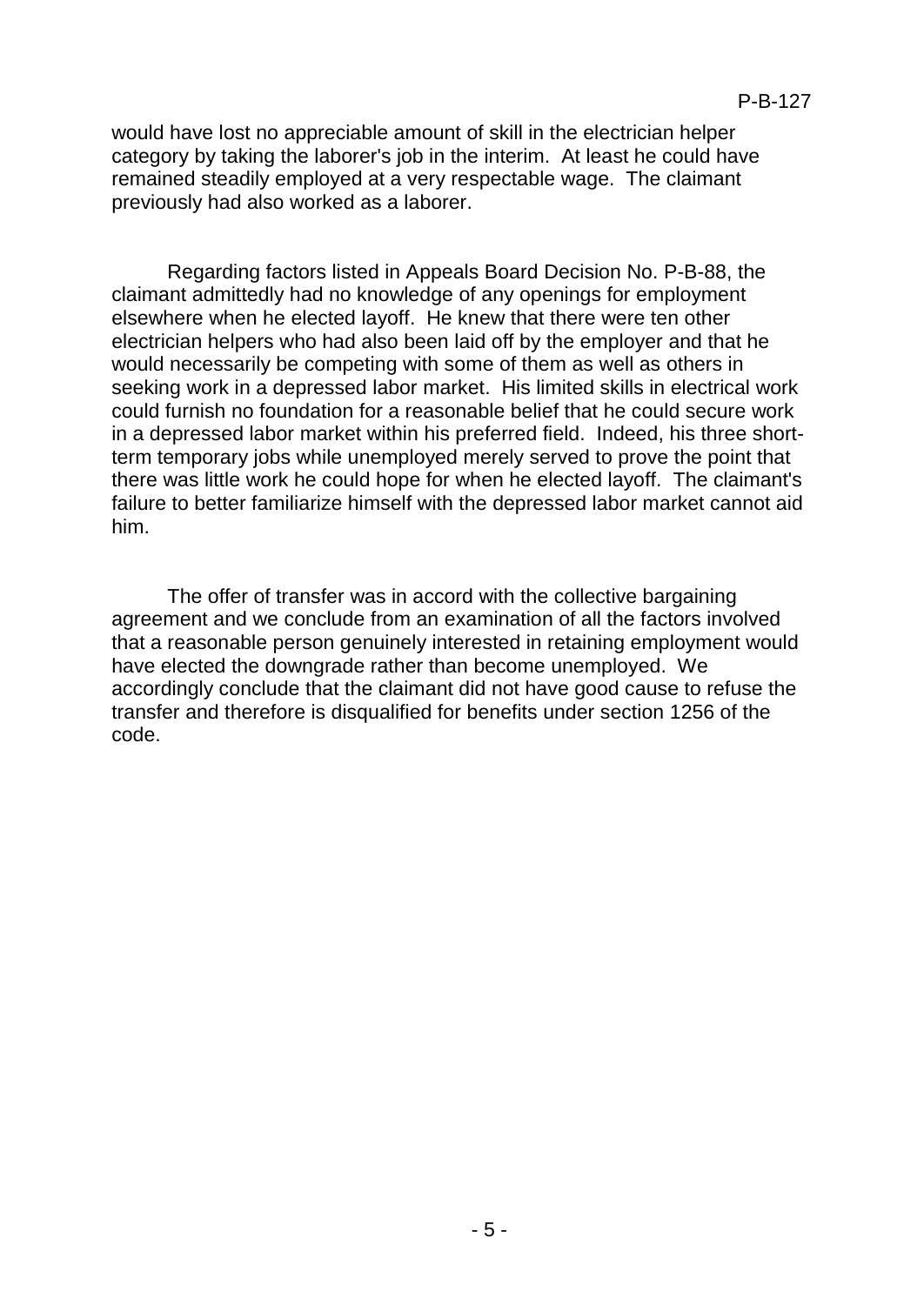### DECISION

The decision of the referee is reversed. The claimant is disqualified for benefits under section 1256 of the code. The employer's reserve account is relieved of benefit charges under section 1032 of the code.

Sacramento, California, February 3, 1972.

# CALIFORNIA UNEMPLOYMENT INSURANCE APPEALS BOARD

ROBERT W. SIGG, Chairman

CLAUDE MINARD

JOHN B. WEISS

CARL A. BRITSCHGI

CONCURRING - Written Opinion Attached

DON BLEWETT